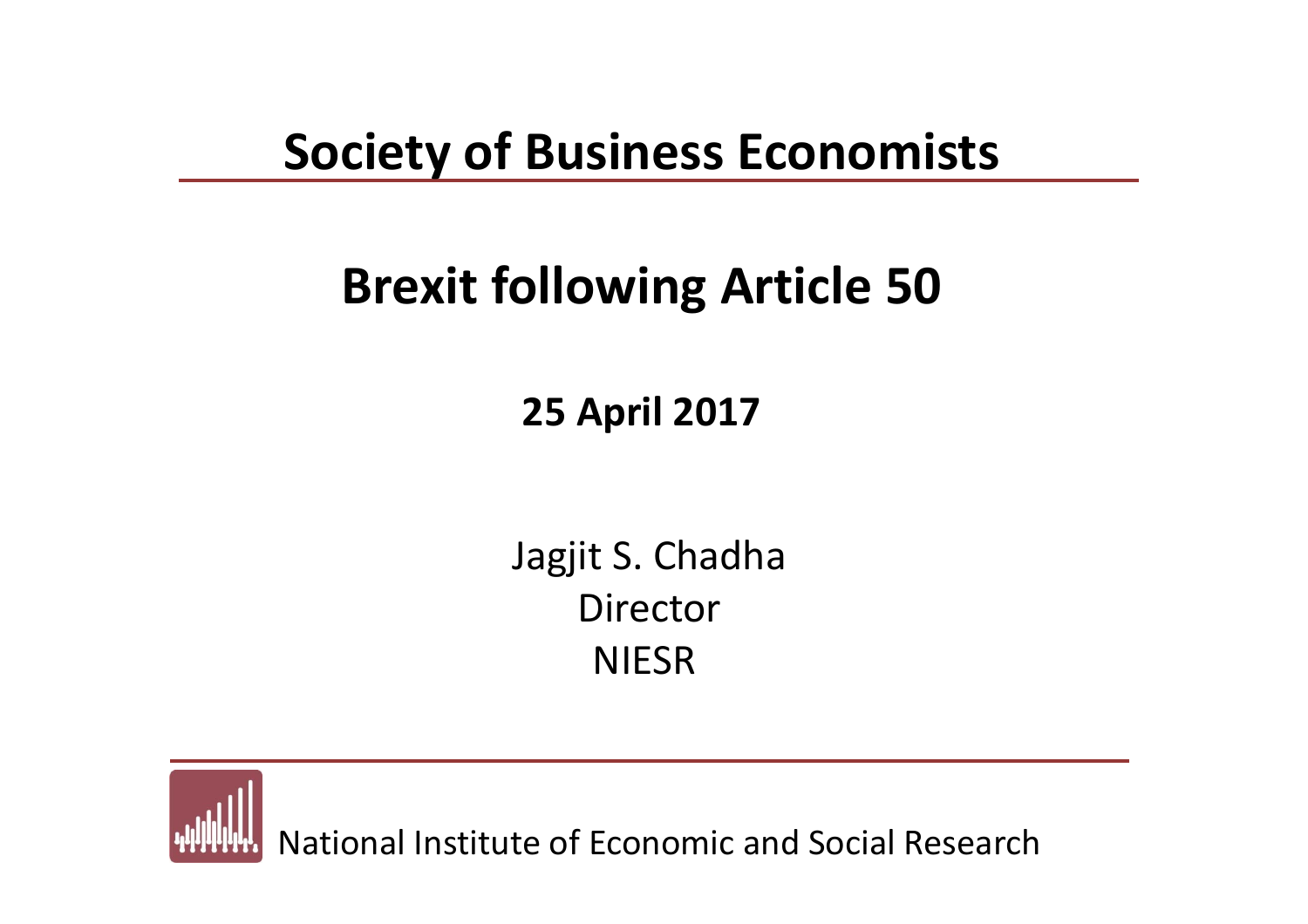

 $\bullet$ Consensus forecast of *7* has <sup>a</sup> large forecast error but is quite rational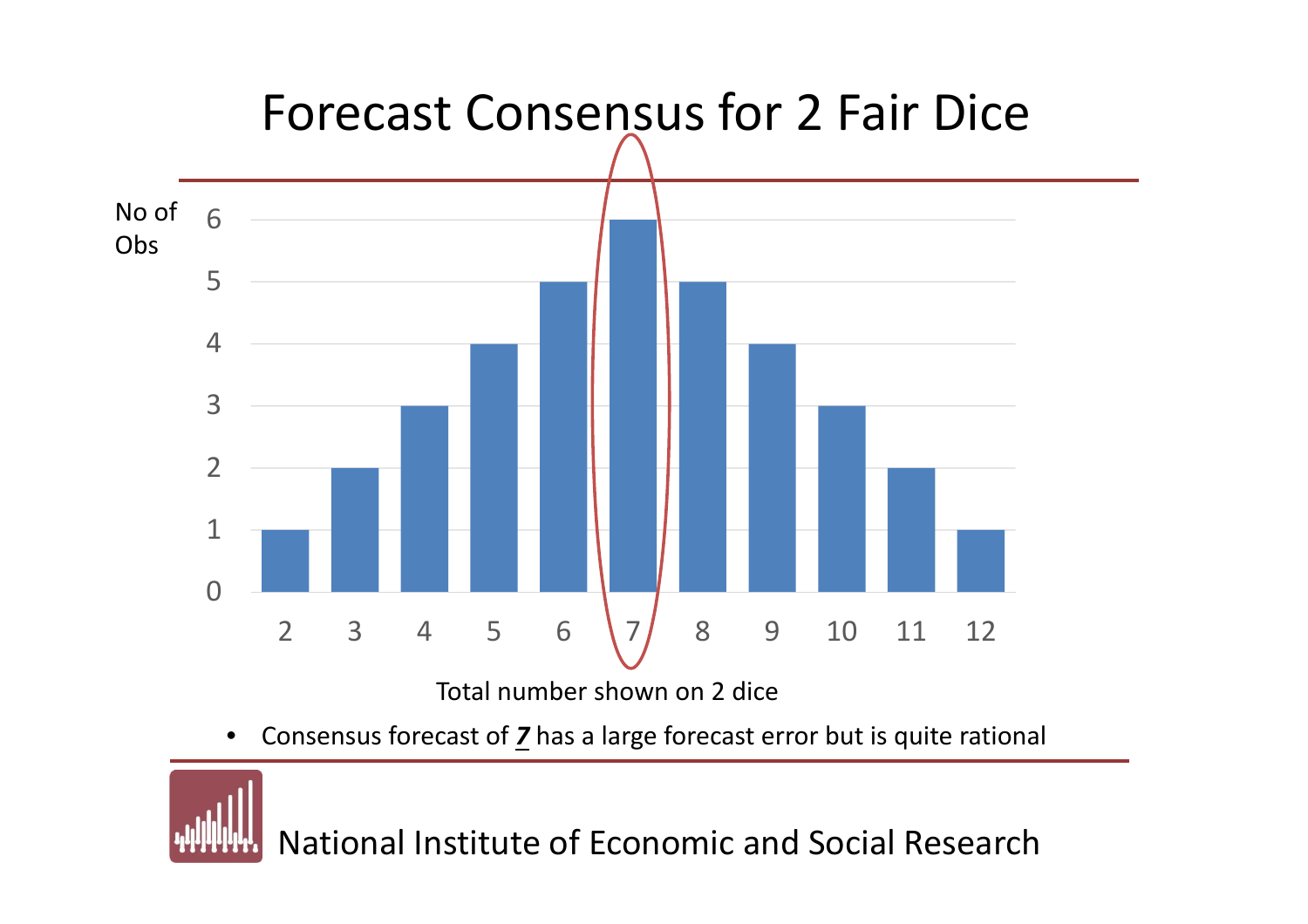#### **How do we use forecasts?**

Figure 1: recent estimates of the long-term impact of leaving the EU on UK GDP

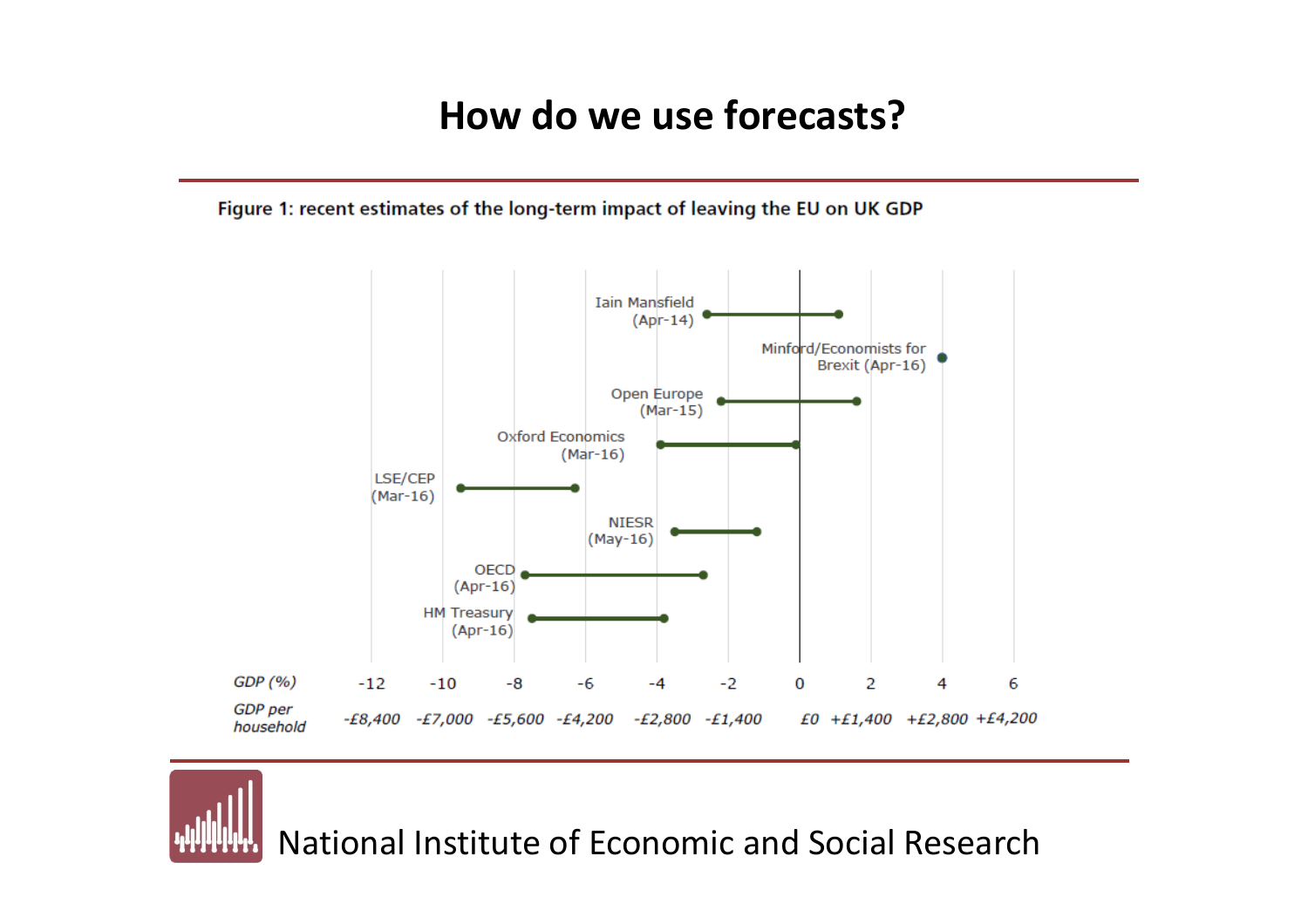#### **A vote to leave: private sector investment, at trough, around 15% below baseline**



#### Source: NiGEM simulations.

Source: NiGEM simulations.

Note: active policy suggests <sup>a</sup> tightening of interest rates from 2017. It refers to an endogenous response by the MPC, represented by <sup>a</sup> Taylor Rule (using the parameters published for the Bank's model COMPASS).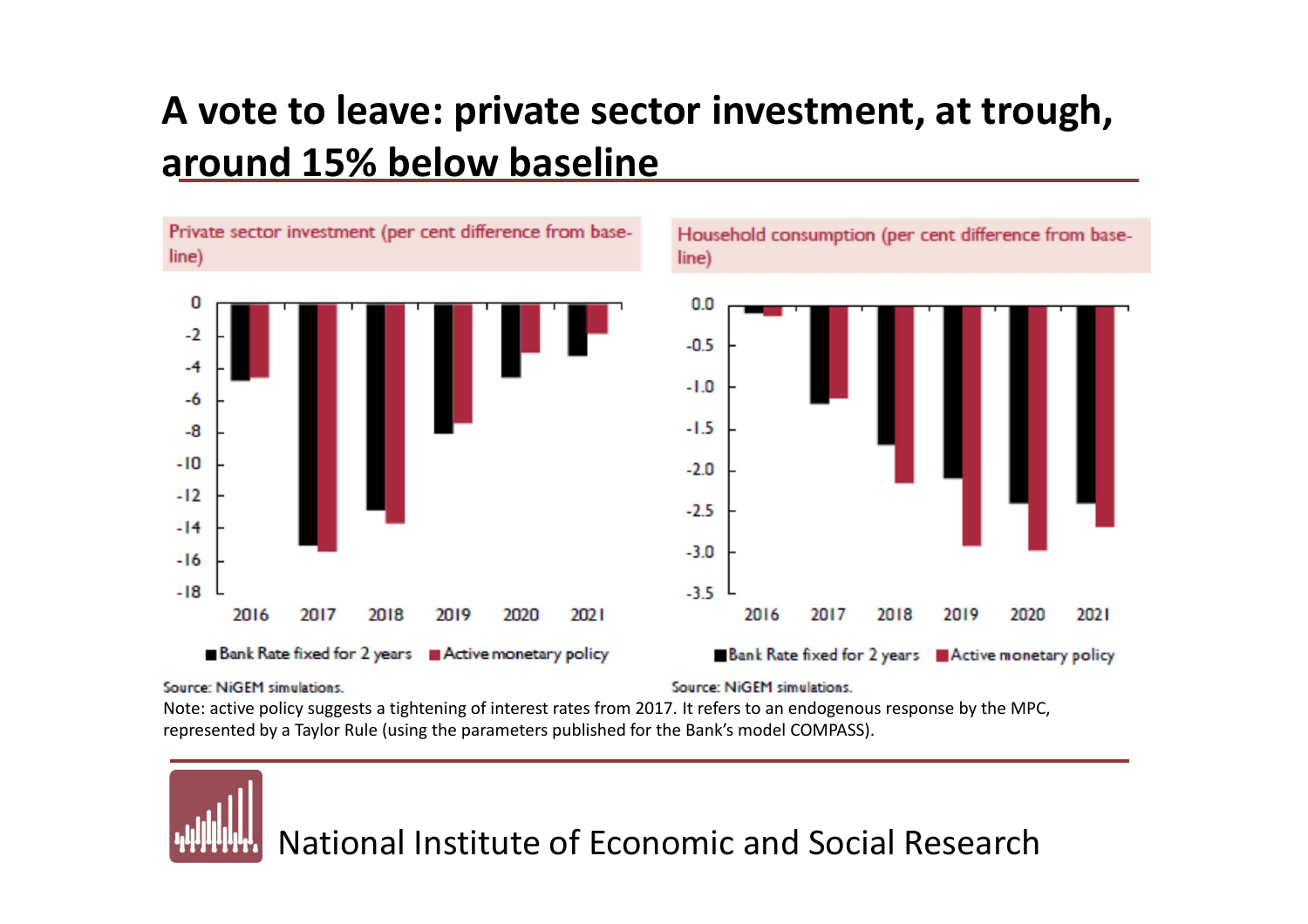#### **A vote to leave: GDP negatively affected by the shock of <sup>a</sup> vote to leave; inflation spikes (relative to counterfactual)**



Note: active policy suggests <sup>a</sup> tightening of interest rates from 2017. It refers to an endogenous response by the MPC, represented by <sup>a</sup> Taylor Rule (using the parameters published for the Bank's model COMPASS).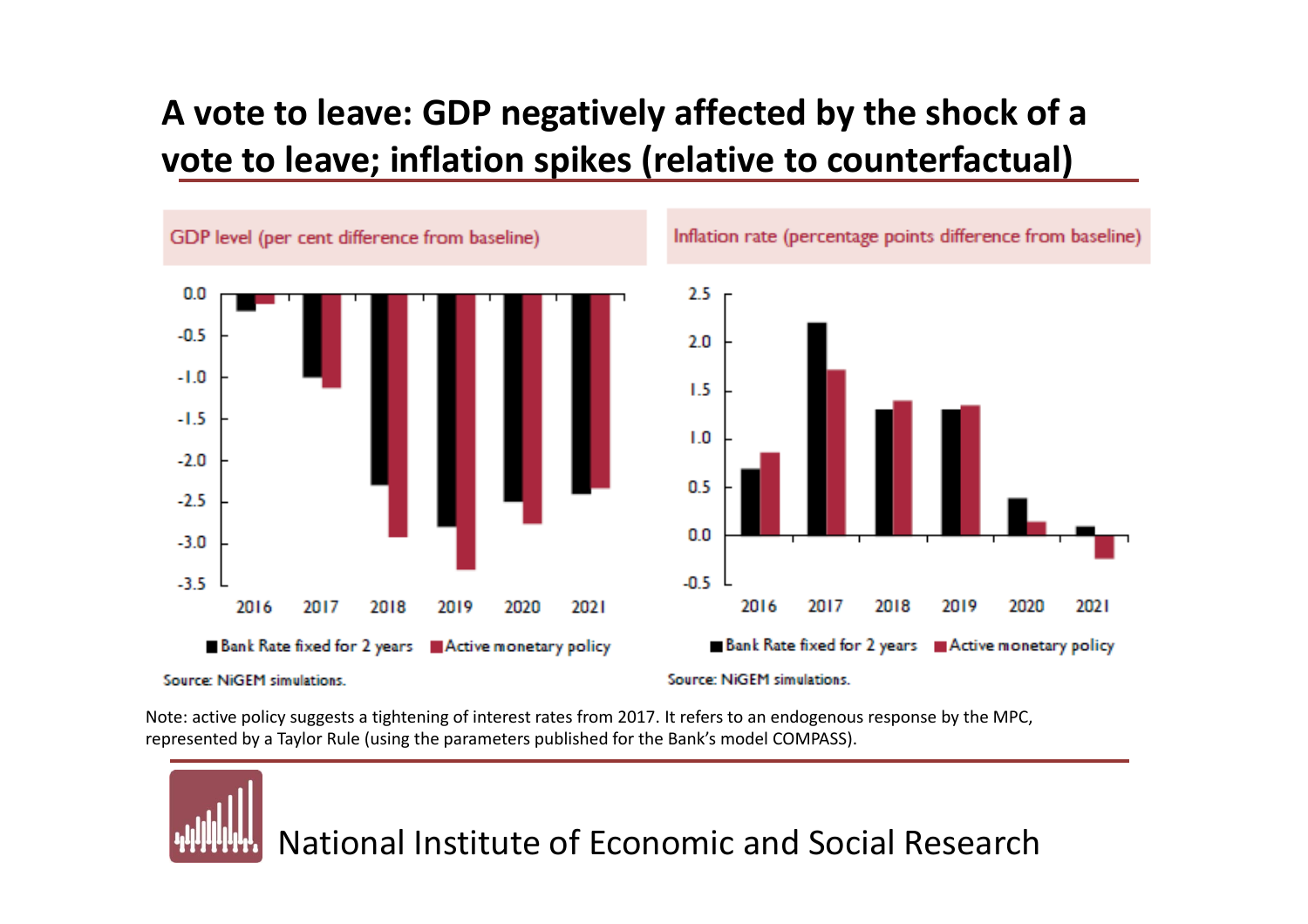### **Summary of short‐term economic performance following <sup>a</sup> vote to leave scenario**

- Heightened risk and uncertainty
	- sterling to depreciate by around 20 per cent
	- Intense bout of inflationary pressure
- Tightening of monetary and financial conditions
	- Fall in investment, relative to counterfactual remain scenario
	- Weigh on household incomes and wealth
- GDP will be 0.7‐1% lower than remain counterfactual in 2017
- Even as the short‐term effects dissipate, the transition to the longer‐run part from the shock of leaving the EU weighs on the economy

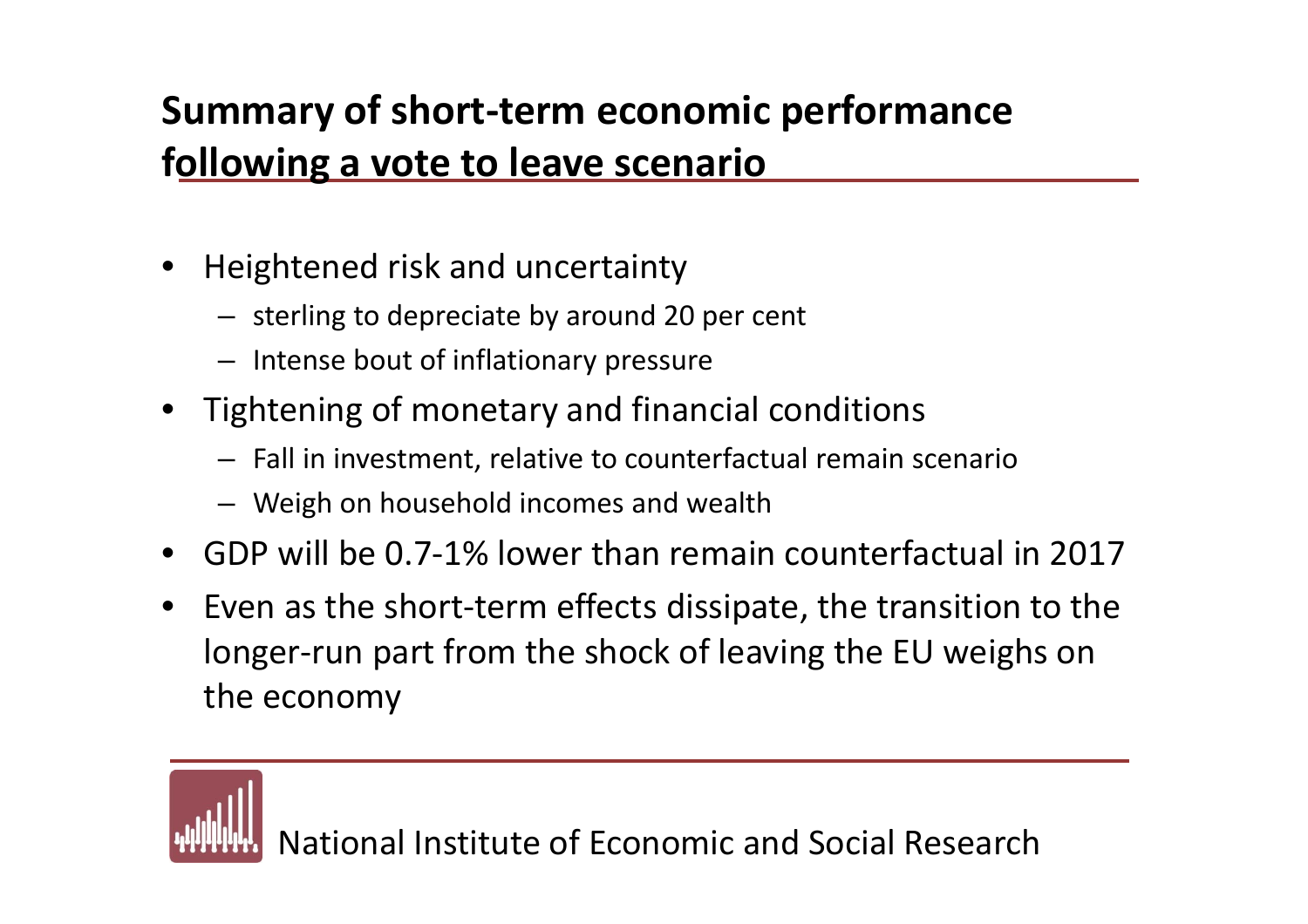### Exchange Rate: Shock Absorber

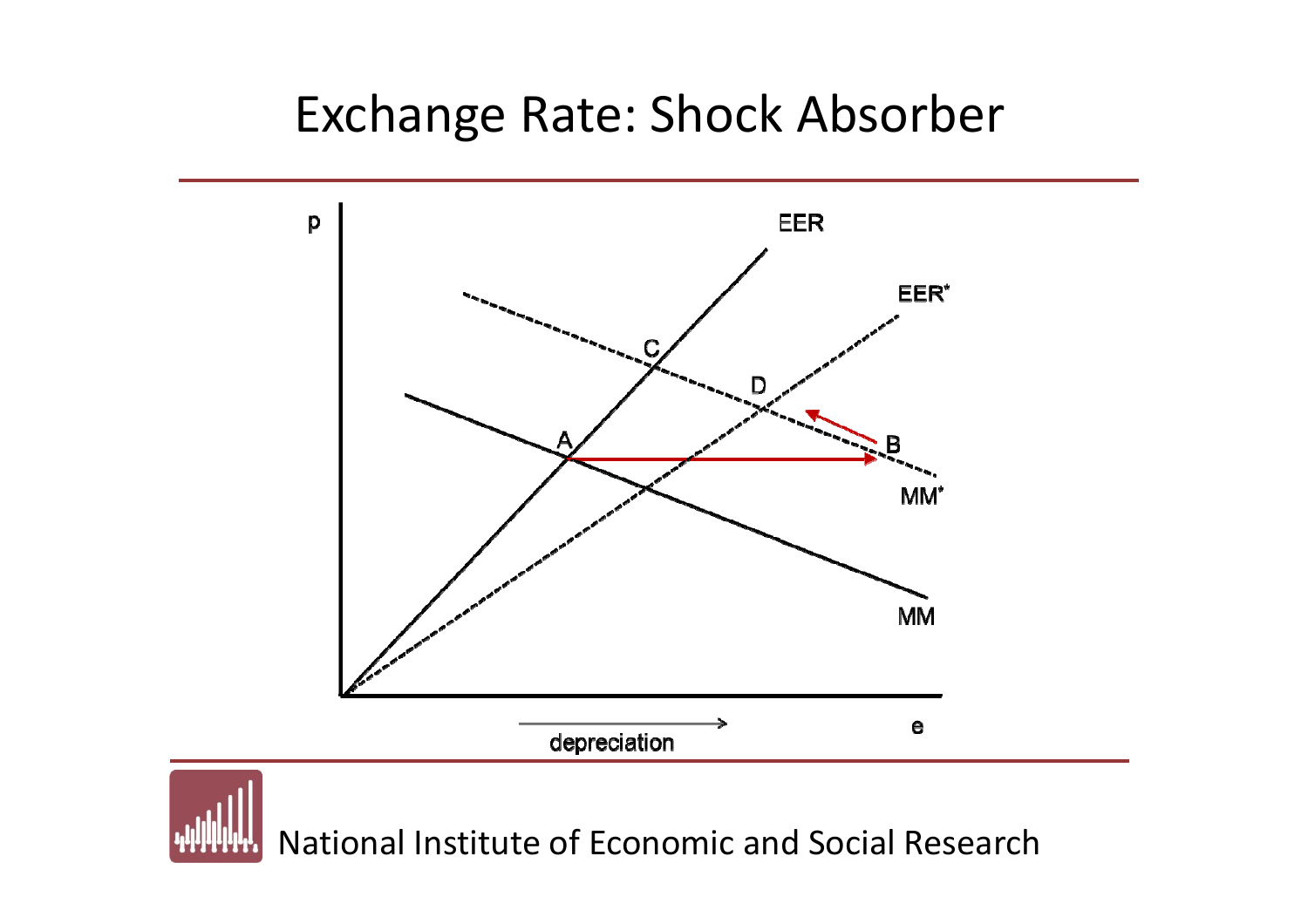### UK GDP growth 1.7% in 2017, 1.9% in 2018



Note: GFCF is gross fixed capital formation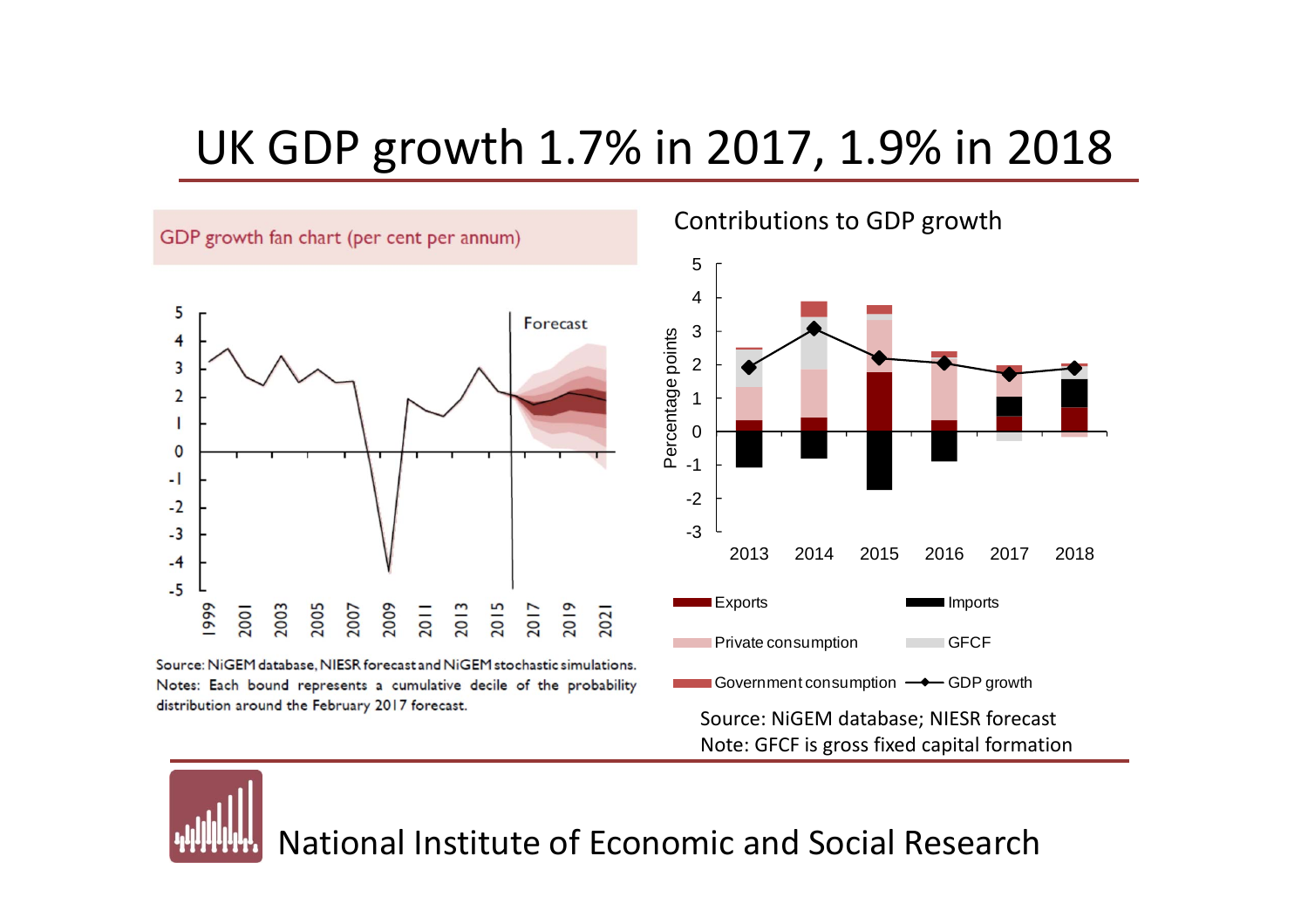### **Long Run Impact: Headline Results**

| % decrease  | <b>Switzerland</b> | <b>WTO</b>    | <b>WTO+</b> |
|-------------|--------------------|---------------|-------------|
| GDP         | $1.9 - 2.3\%$      | $2.7 - 3.7\%$ | 7.8%        |
| Real wages  | $3.1 - 3.8\%$      | $4.6 - 6.3\%$ | 7.0%        |
| Consumption | $2.8 - 3.5\%$      | $4.0 - 5.4\%$ | 9.2%        |

- $\bullet$  All results are % declines compared to the 2030 baseline of remaining in the EU
- •**•** Switzerland and WTO focus on trade and FDI effects
- WTO+ adds <sup>a</sup> 5% productivity drop to WTO‐optimistic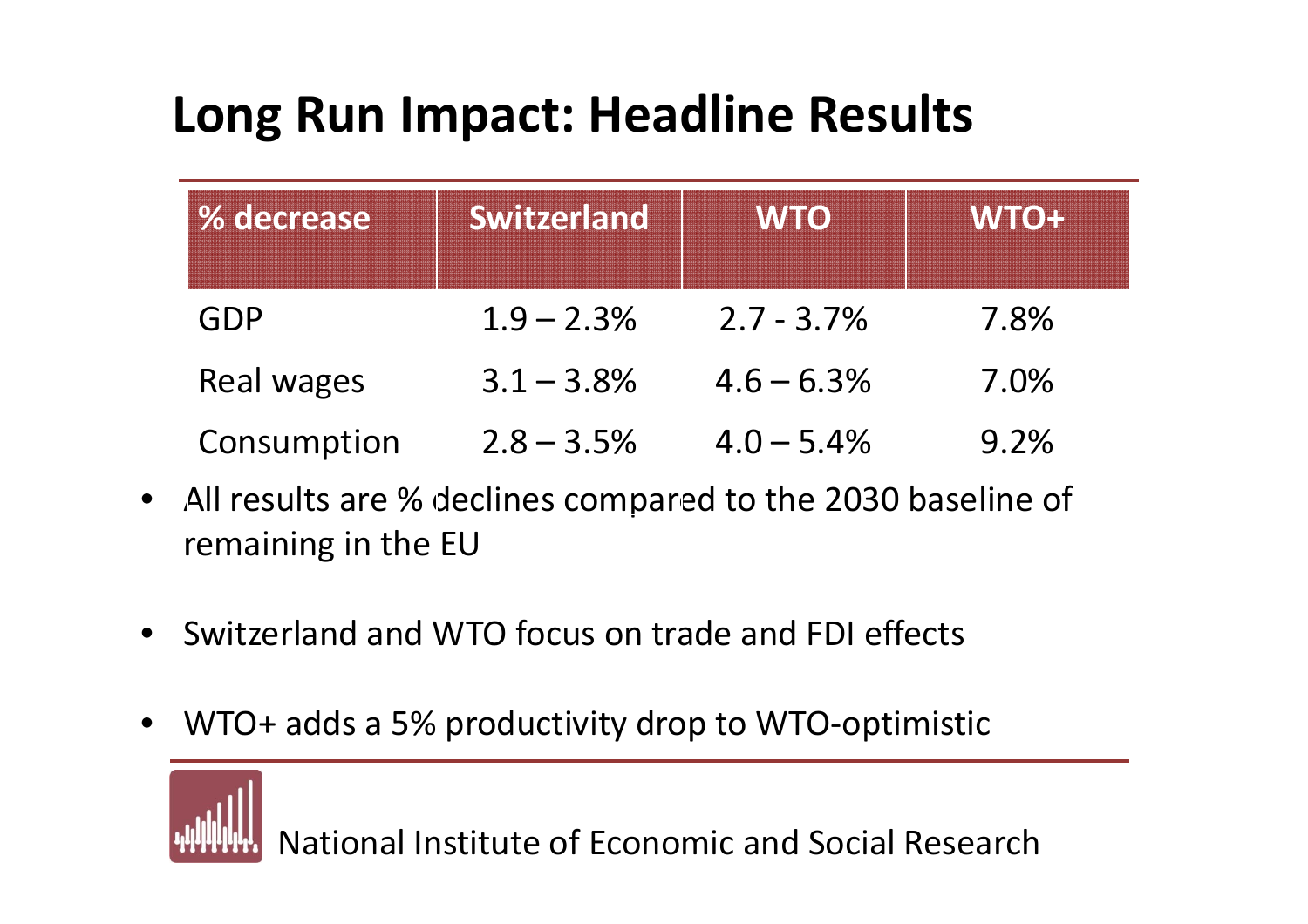# Finance: the British dilemma

#### Table 1. UK financial sector by residency (2014)

|                                   | <b>£hn</b> | per cent of GDP |
|-----------------------------------|------------|-----------------|
| <b>UK</b> banks                   | 3,631      | 200             |
| Foreign banks                     | 3,374      | 186             |
| <b>Finance companies and SPVs</b> | 480        | 26              |
| <b>Pension funds</b>              | 1,430      | 79              |
| Insurance                         | 1,830      | 101             |
| Unit, investment trusts and ETFs  | 880        | 48              |
| Hedge funds & private equity      | 760        | 42              |
|                                   | 12,385     | 63D             |

Source: Table B1 Bank Stats and Burrows and Low (2015).

Armstrong, 2016, NIESR

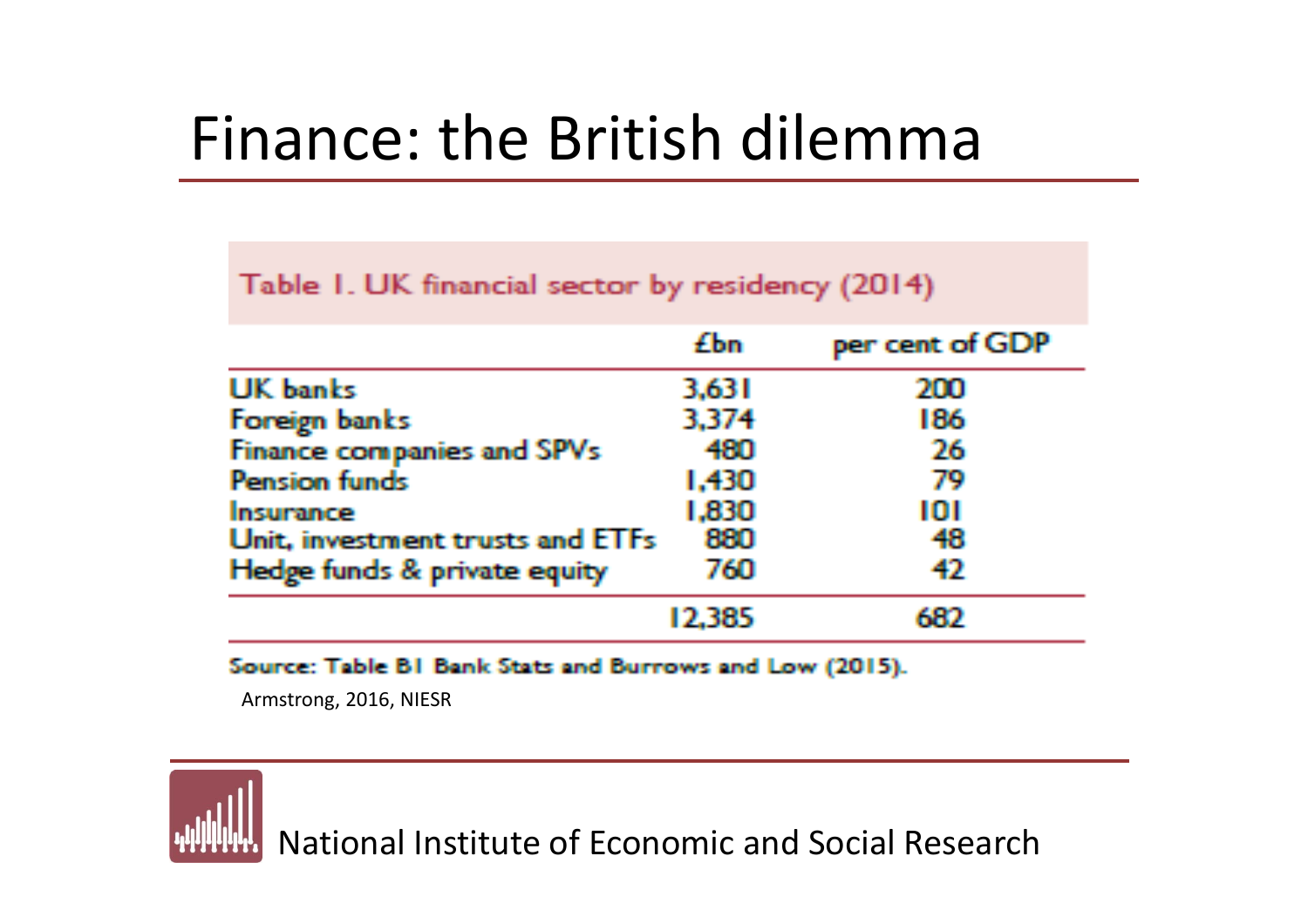### **Four features of UK finance**

- 1. Passporting and the presence of overseas firms  $\Omega$ More than half largest global institutions EU HQs
- 2. Financial sector balance sheet <sup>=</sup> 680% GDP
	- oResidency basis & ex derivatives
	- o Banks account for 380%
- 3. Multi‐currency area
	- o Less than half bank sector assets in sterling
- 4. Foreign direct investment (related to passporting)
	- o40% is related to financial services

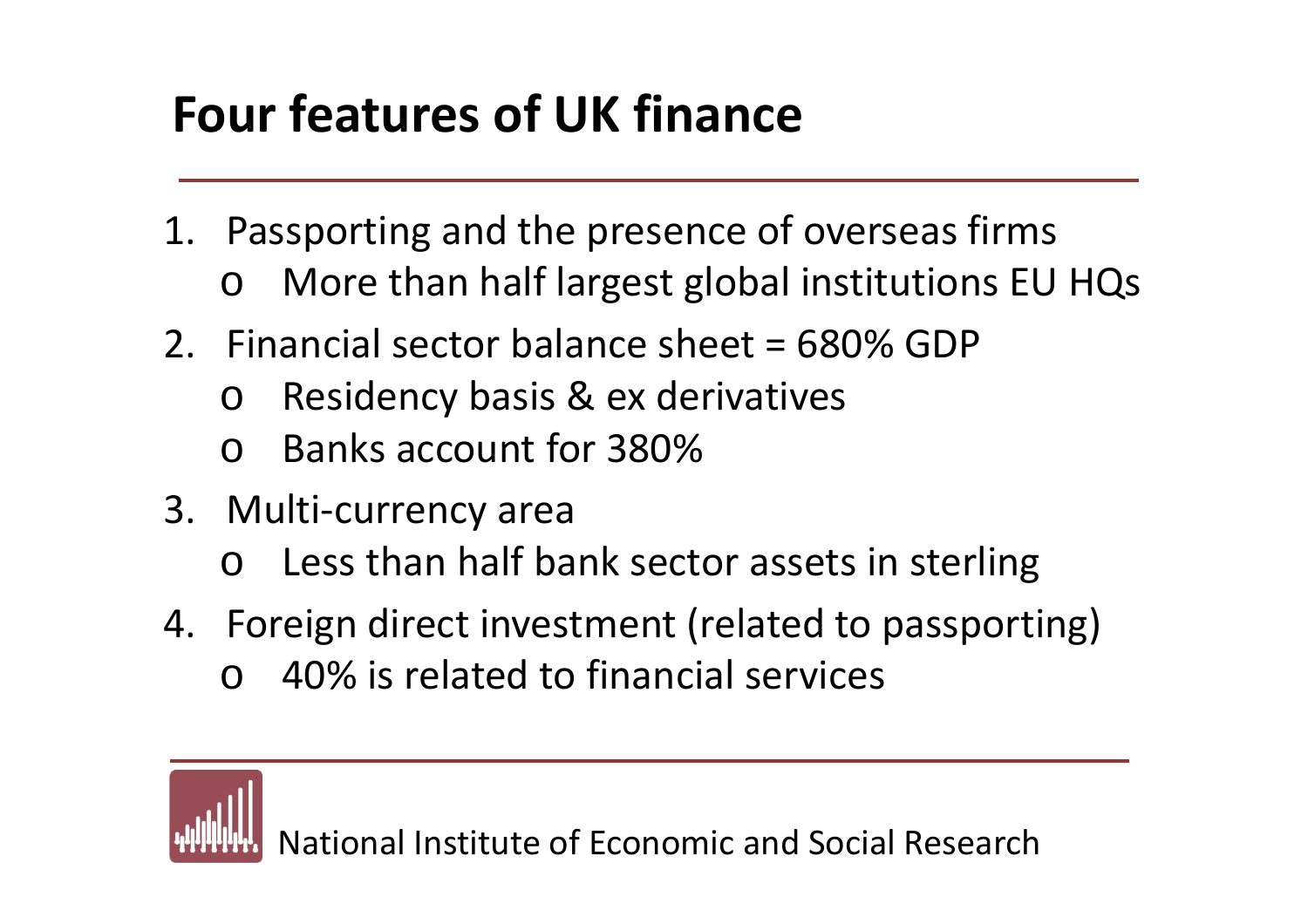## **Financial infrastructure post Brexit**

- 1. UK probably treated 'equivalent' in regulation terms
	- oBut, <sup>a</sup> regulatory 'sword of Damocles'
- 2. Direct membership of TARGET2 extends to EEA
	- oUK banks require an EU home country sub
	- oWould non‐EEA banks require EEA home country?
- 3. MoU between BoE and ECB for currency swaps
	- o Would this be in interests or even credible?
- 4. No ECJ to enforce non‐discrimination
	- o Non‐cooperative behaviour in event of cross‐ border failure?

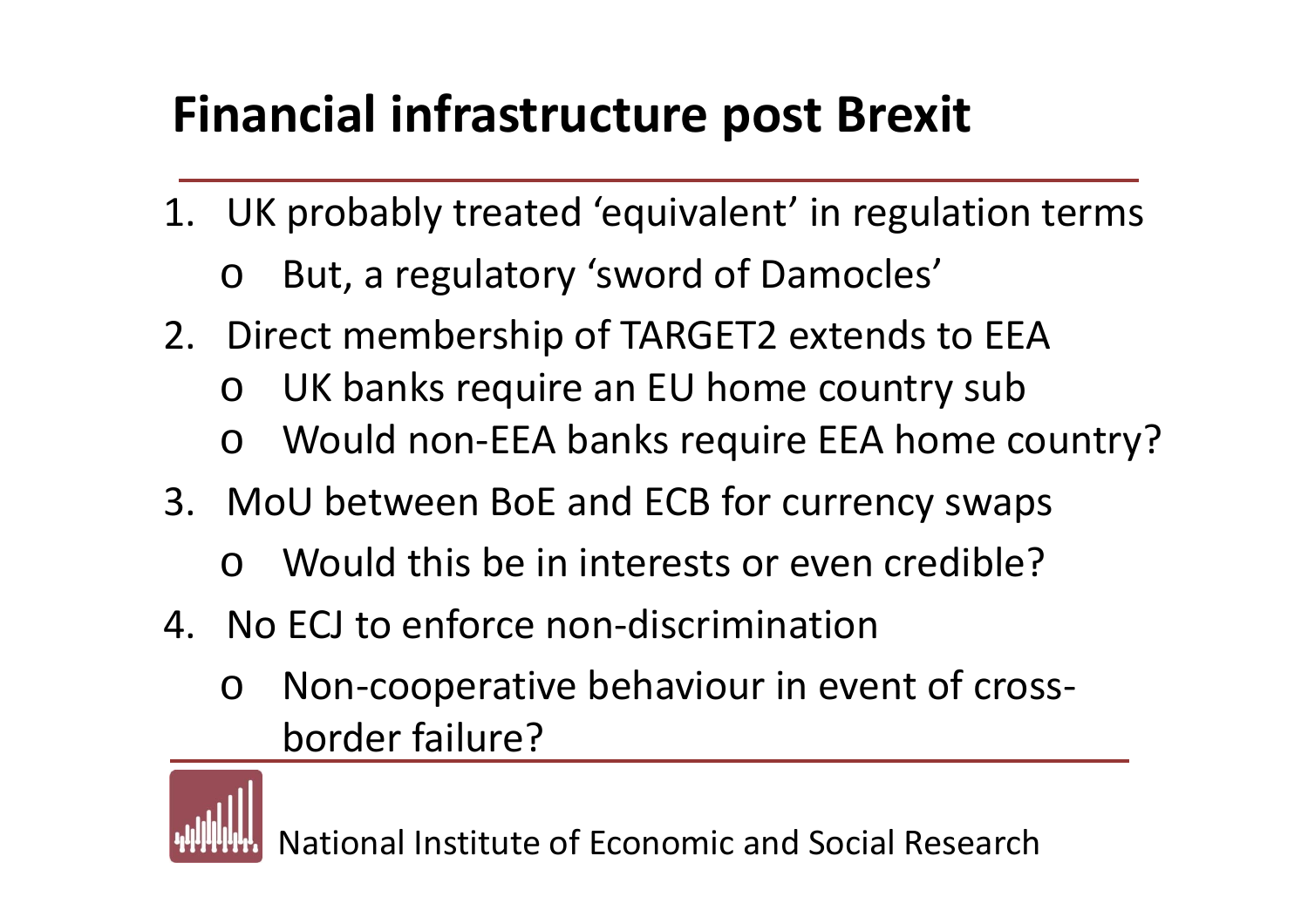### Trade impacts of leaving the single market, new FTAs

| Table A1. Reductions in UK trade with other EU<br>members from leaving the single market |     |                      | Table A2. Increases in UK trade with BRIICS or<br>Anglo-Americans from new FTAs |                                   |     |                |       |
|------------------------------------------------------------------------------------------|-----|----------------------|---------------------------------------------------------------------------------|-----------------------------------|-----|----------------|-------|
|                                                                                          |     | Goods Services Total |                                                                                 |                                   |     | Goods Services | Total |
| Single market $\rightarrow$ WTO with EU                                                  | 58% | 61%                  | 59%                                                                             | $WTO \rightarrow FTA$ with BRIICS | 26% | 0%             | 19%   |
| Single market $\rightarrow$ FTA with EU                                                  | 35% | 61%                  | 45%                                                                             | $WTO \rightarrow FTA$ with Anglos | 26% | 0%             | 12%   |

| Table A3. Changes in total UK trade from trade policy |      |                |       |  |
|-------------------------------------------------------|------|----------------|-------|--|
| changes                                               |      |                |       |  |
|                                                       |      | Goods Services | Total |  |
| Single market $\rightarrow$ WTO with EU               | 32%  | 26%            | 30%   |  |
| Single market $\rightarrow$ EU FTA                    | 20%  | 26%            | 22%   |  |
| $WTO \rightarrow BRIICS FTAs$                         | 3.2% | 0%             | 2.2%  |  |
| $WTO \rightarrow$ Anglos FTAs                         | 3.0% | 0%             | 2.6%  |  |
|                                                       |      |                |       |  |

- •● Trade increases from FTAs with all the BRIICS or all the Anglo-American countries about 1/10 the size of the losses from leaving single market
- •Gains from FTAs based on average FTA currently in existence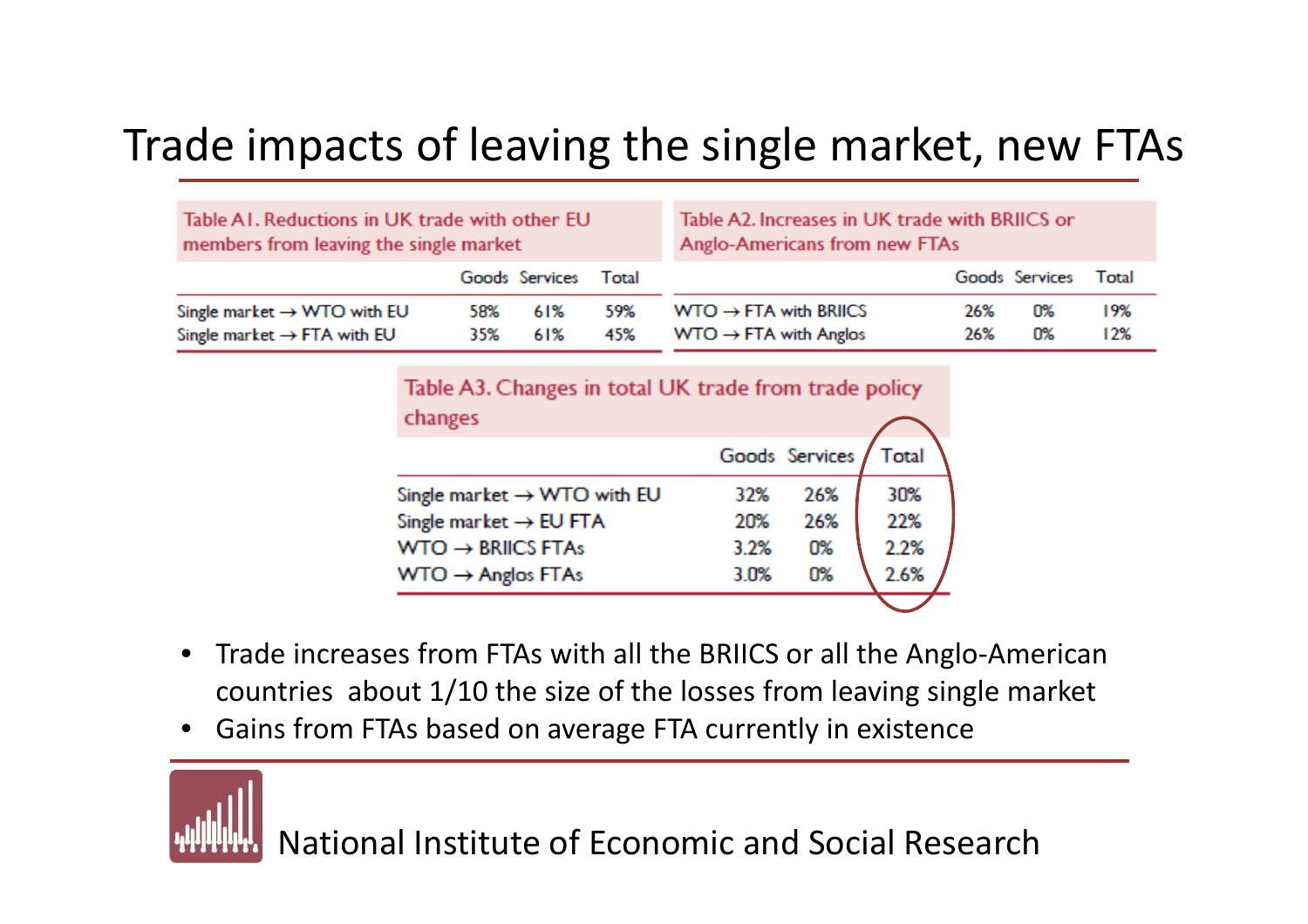## **Risks to the long‐run Brexit forecast**

- Upside: might reduce losses in WTO cases
	- Deregulation, gains estimated by Open Europe at £12.8 bn annually
	- Migration, if 'optimal' migration policy were achieved
- Downside: might further increase losses
	- Productivity, may be large
	- Scotland, Northern Ireland debt?
	- Migration skill shortages, skill mismatches
	- Policy log‐jam

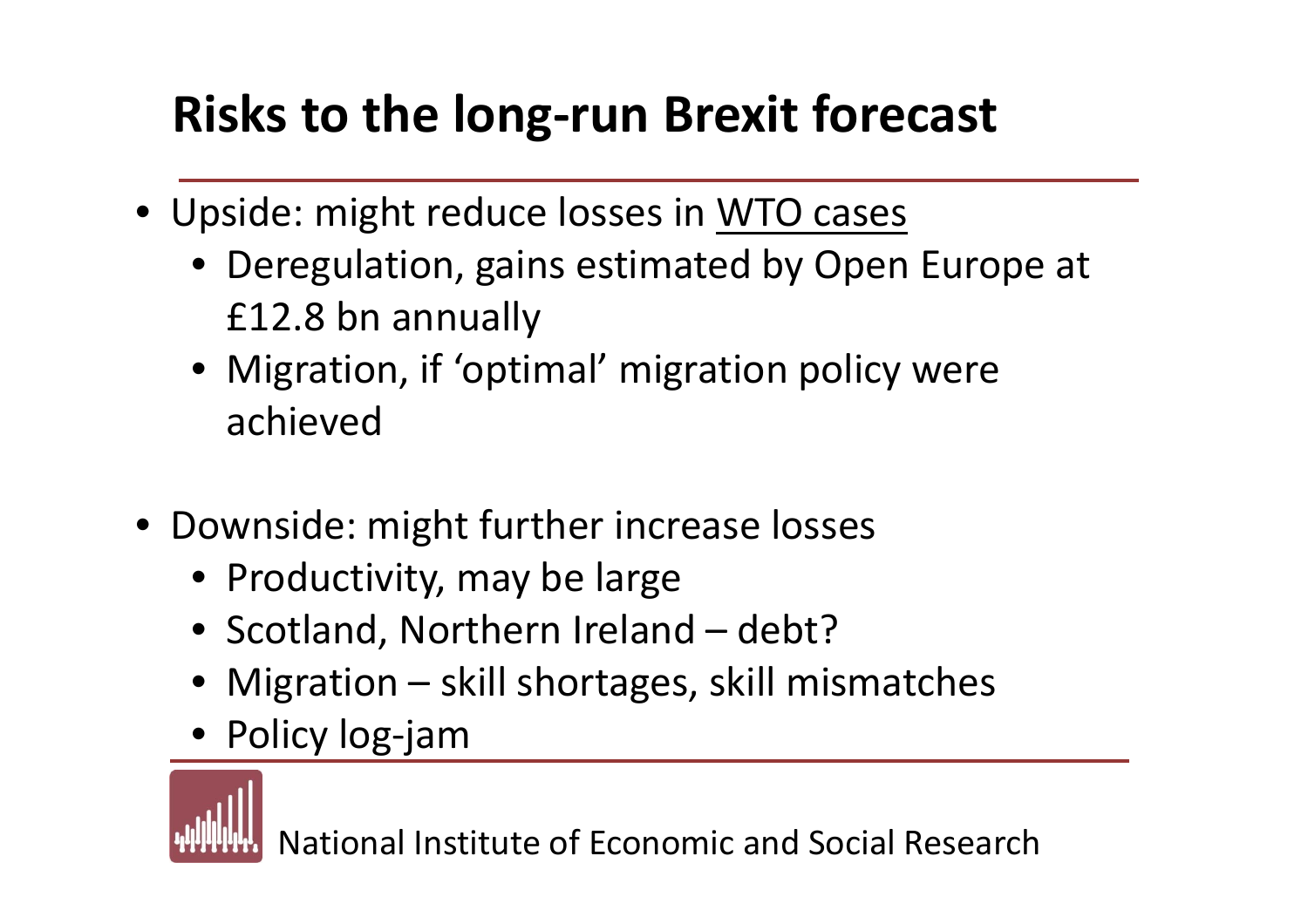## Forecast Complexity



Total number shown on 2 dice

- • Costly trade is like <sup>a</sup> tax on production and may shift the distribution
- •• Increases in uncertainty are like more dice with mean zero,
- •• Skews imply more dice with mean of greater than or less than 7
- • May act against <sup>a</sup> central projection by formulating policy i.e. dice with numbers a function of the expected error – "feedback"